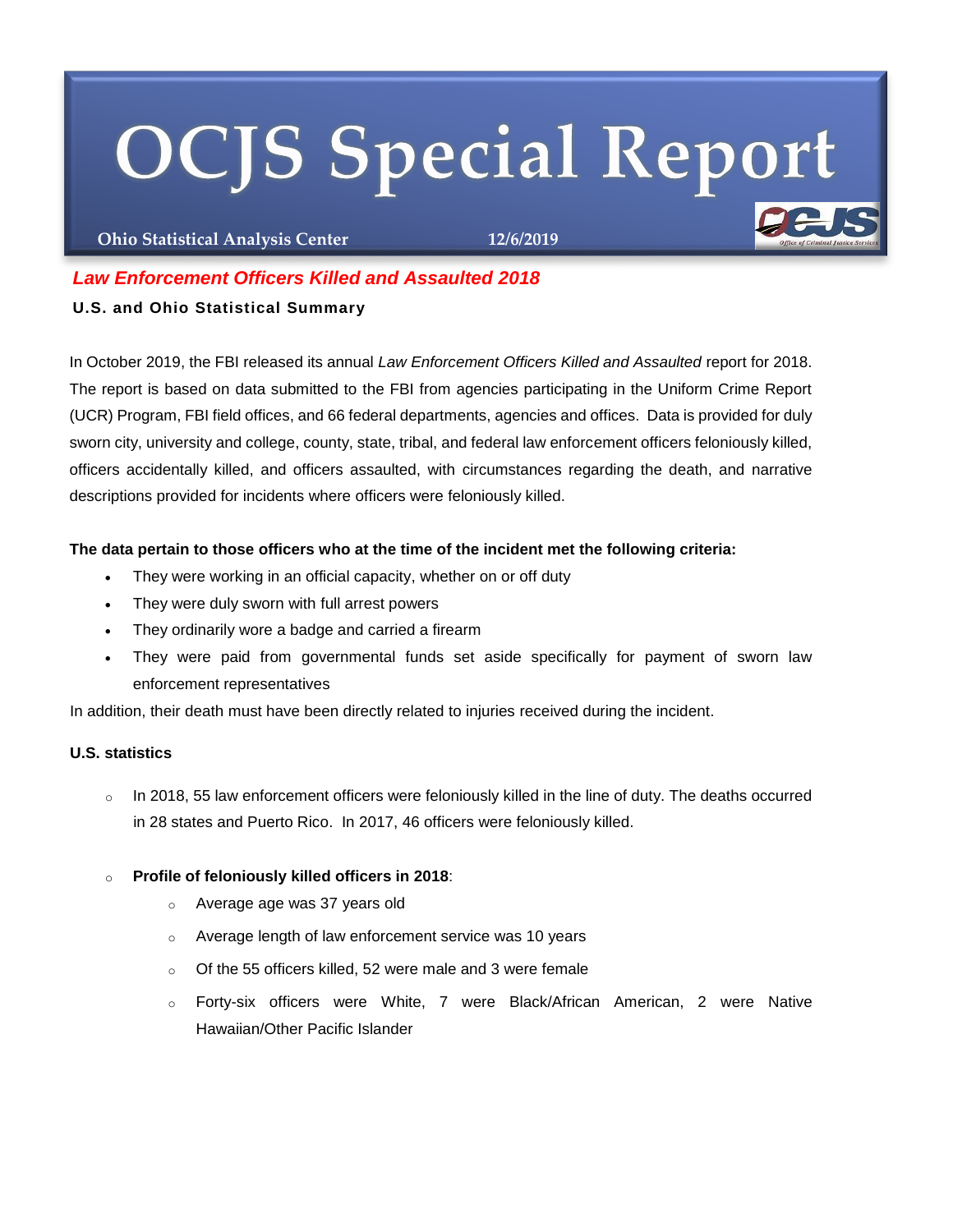#### o **Characteristics of the incidents surrounding officer felonious killings:**

- o 42 percent (23) of officers died as a result of investigative or enforcement activities.
- $\circ$  20 percent (11) of officers were ambushed.
- o 11 percent (6) of officers were involved in pursuits.
- o 7 percent (4) of officers were responding to crimes in progress.
- $\circ$  5 percent (3) of officers were involved in arrest situations.
- o Two officers were assisting other law enforcement officers.
- o Two officers were on administrative assignment and were performing a prisoner transport.
- o Two officers responded to a disorder/disturbance; one on a disturbance call, one encountered domestic violence.
- o One officer was involved in an unprovoked attack
- o One officer was on traffic control
- $\circ$  Ninety-three percent (51) of the 55 officers were killed by a firearm. Of those killed by a firearm, 73 percent (37) were killed with handguns, 20 percent (10) were killed with rifles, and 4 percent (2) were killed with a shotgun. Five officers attempted to fire (but did not) their own weapon and 14 fired their own weapon during the incidents. Forty-five percent (23) of firearm deaths of officers occurred when the distance between the victim and offender was between 0-5 feet.
- o Seventy-eight percent (43) of all officers feloniously killed were wearing body armor at the time of their murder.
- o Fifty-five alleged offenders were identified in connection with the 55 homicides. The average age of the alleged offenders was 33 years. Fifty-three offenders were identified as male. Of those whose race was reported, 56 percent (31) were white, 42 percent (23) were black, and 2 percent (1) was Native Hawaiian/Other Pacific Islander. Eighty-nine percent (49) had prior criminal arrests, and 36 percent (20) were under judicial supervision at the time of the felonious incident.
- o Over a 10-year period, 55 percent of felonious killings of officers occurred in the P.M. hours between noon and midnight, while 44 percent of felonious killing occurred in the A.M. hours. In 2018, 65 percent of felonious killings occurred during the P.M. hours, while 35 percent of felonious killings occurred during the A.M. hours.
- $\circ$  Over a 10-year period, 45 percent of felonious killing of officers occurred between Tuesday and Thursday, while the remaining 55 percent occurred between Friday and Monday. In 2018, the most felonious killings occurred on a Wednesday (13).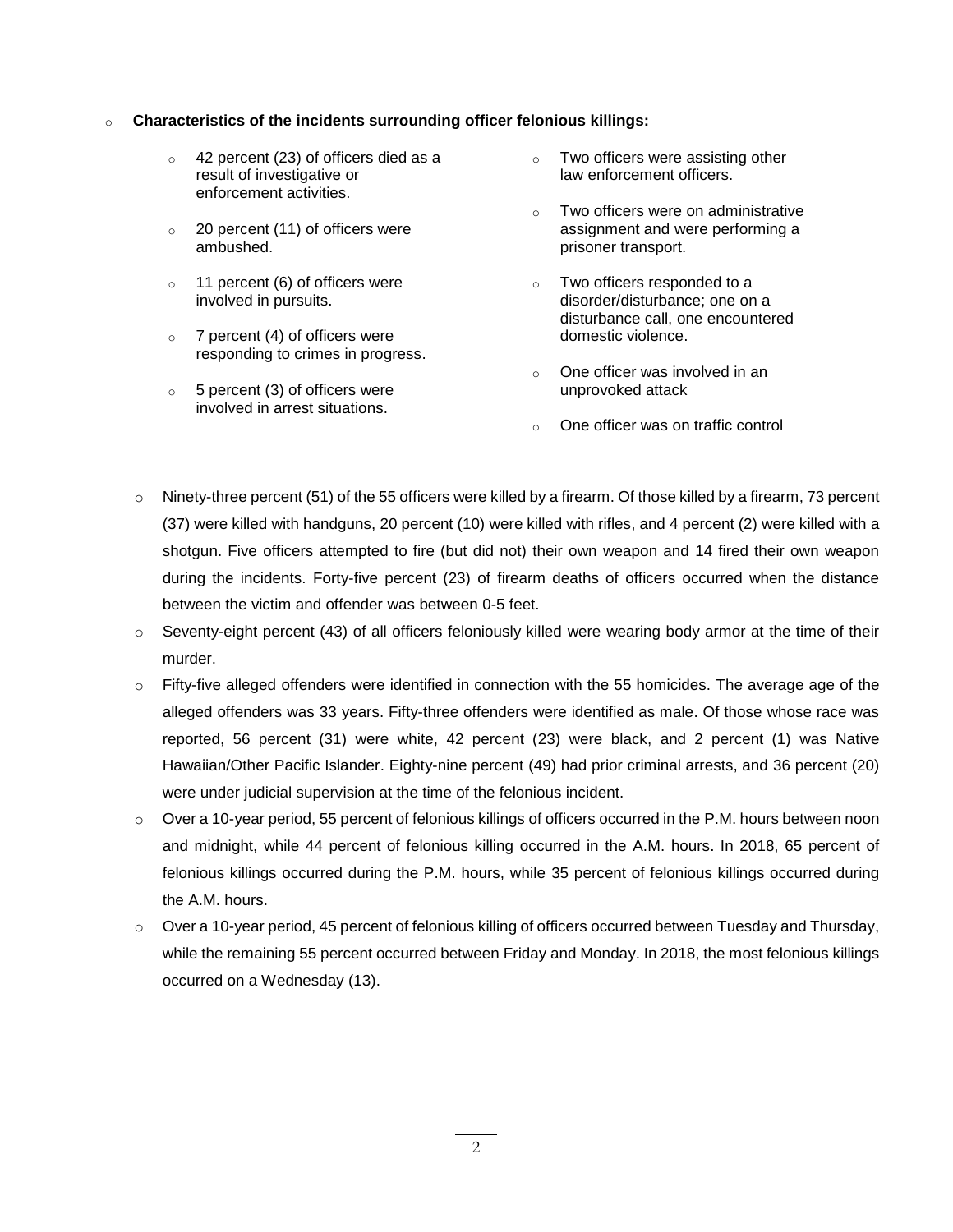#### **U.S. statistics**

• In 2018, 51 law enforcement officers died as a result of accidents that occurred in the line of duty. These deaths occurred in 25 states and Puerto Rico.

#### **Profile of officers accidentally killed in 2018:**

- o Average age was 36 years old
- o Average length of law enforcement service was 10 years
- o Of the 51 officers accidentally killed, 47 were male and 4 were female
- o Thirty-nine were White, 8 were Black/African American, 3 were American Indian/Alaska Native, and 1 was Asian

#### **Characteristics of the incidents surrounding officer accidental deaths:**

| $\circ$ | 67 percent (34) died as a result of<br>automobile accidents.   | $\circ$ | 4 percent (2) officers died in firearm-<br>related accidents.  |
|---------|----------------------------------------------------------------|---------|----------------------------------------------------------------|
| $\circ$ | 18 percent (9) were pedestrian<br>officers struck by vehicles. | $\circ$ | 4 percent (2) officers died when stuck<br>by a commuter train. |
|         | $\circ$ 6 percent (3) officers drowned.                        | $\circ$ | One officer died while engaging in a<br>foot pursuit.          |

#### **Characteristics of the incidents surrounding officer assaults:**

- $\circ$  58,866 officers were assaulted in the line of duty in 2018, a rate of 10.8 per 100 sworn officers. Of these, 31 percent sustained injuries. Seventy-nine percent of officers were assaulted with personal weapons, such as hands, fists, or feet. Two percent were assaulted with knives or other cutting instruments. Four percent were attacked with firearms and 15 percent were attacked with other dangerous weapons.
- o Thirty-one percent of officers were assaulted while handling a disturbance call. In other circumstances, 17 percent were assaulted while attempting arrest and 12 percent were assaulted while handling, transporting, or maintaining custody of a prisoner. Ten percent were assaulted while investigating a suspicious person or circumstance and 8 percent while in a traffic pursuit or stop.

#### **Ohio statistics**

- There were two officers feloniously killed in Ohio in 2018. Both officers died from wounds sustained by a firearm. Since 2009 there have been 14 felonious killings in Ohio.
- The following narrative was taken directly from the FBI's 2019 LEOKA report: Two police officers with the Westerville Division of Police were killed in an ambush on February 10 shortly after noon. The officers were responding to a 911 hang-up call that involved potential domestic abuse. Officers from the division had

3